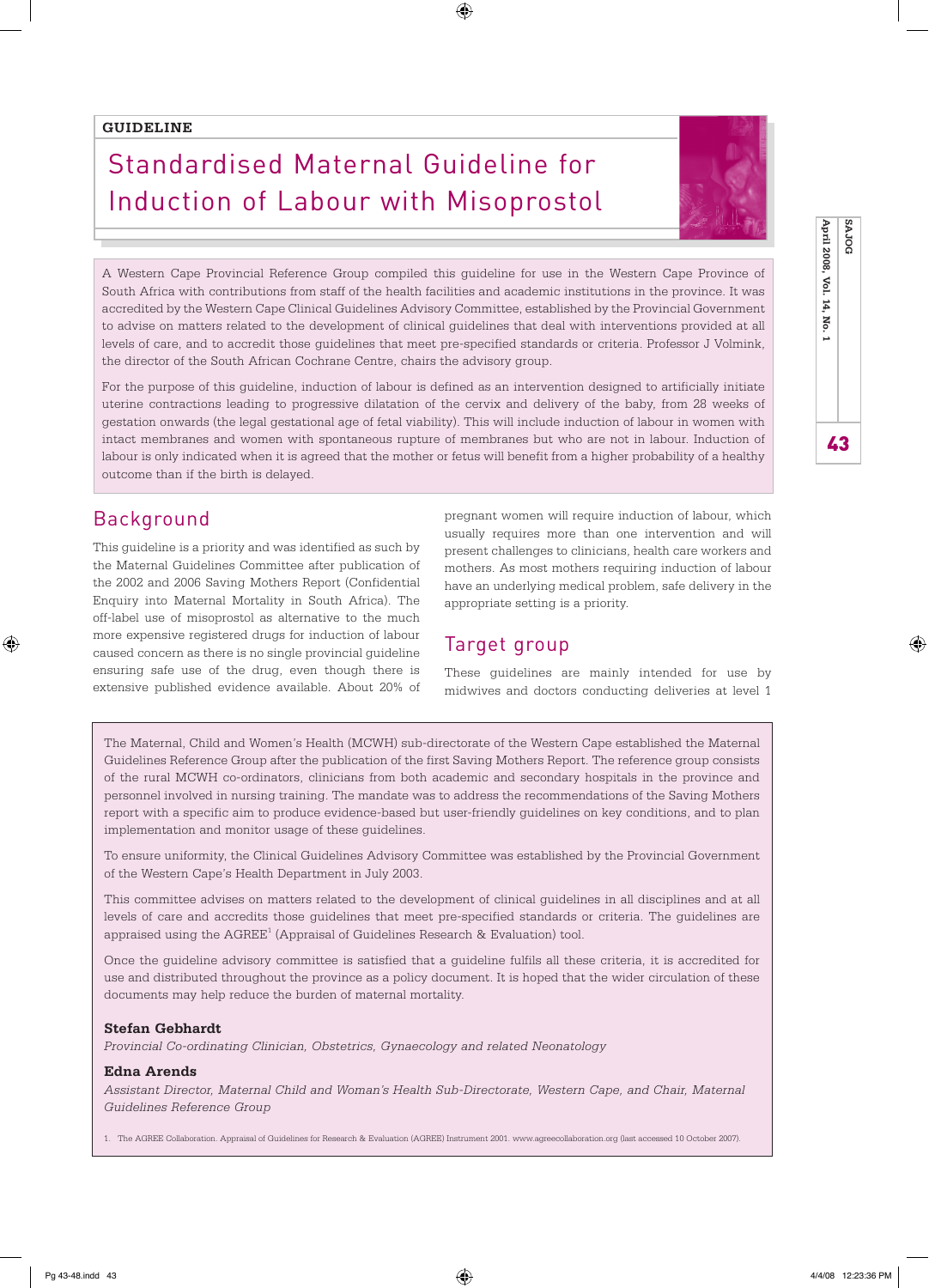(district hospital) and level 2 (secondary hospital) of care in the Western Cape province of South Africa. Although tertiary care requires more individualised treatment, the guidelines can also be used at tertiary level of care under the discretion of the managing clinician.

⊕

### Local protocol development

This provincial guideline can be used as a basis to develop local protocols for use in all facilities able to provide obstetric services.

# Guideline development

This guideline is a local adaptation of Evidence Based Clinical Guideline No. 9 (Induction of Labour) of the Royal College of Obstetricians and Gynaecologists of the UK, and additionally incorporates an extensive review on the use of misoprostol in a South African setting using current world literature (up to October 2006) as well as the Cochrane Library up to issue 1 of 2007. It was developed over a period of 12 months through a process of review by

- The Maternal Guidelines Reference Group
- External review by experts from both academic hospitals and secondary hospitals in the Western Cape province.

Additionally the guideline was sent for peer review to 3 general obstetrics and gynaecology specialists at secondary level hospitals, 8 medical officers working in obstetrics at district level, 4 midwives at all levels of care, the pharmaceutical coding committee for the Western Cape, 3 anaesthetists, an emergency services representative, the provincial spokesperson on medicolegal concerns and 2 patient representatives.

### Implementation

The guideline is based on the current regimen of induction of labour as was used at Tygerberg Hospital, Mowbray Maternity Hospital and Paarl and Worcester Secondary Hospitals over the past 3 years, and as such it has been extensively piloted. Implementation of this guideline requires fetal heart rate monitoring, preferably with cardiotocography, as well as the ability to do a safe caesarean section within 1 hour of decision.

## Levels of evidence

- **Ia** Evidence obtained from a systematic review of meta-analysis of randomised controlled trials
- **Ib** Evidence obtained from at least one randomised controlled trial
- **IIa** Evidence obtained from at least one well-designed controlled study without randomisation
- **IIb** Evidence obtained from at least one other type of

well-designed quasi-experimental study

- **III** Evidence obtained from well-designed nonexperimental descriptive studies, such as comparative studies, correlation studies and case studies
- **IV** Evidence obtained from expert committee reports or opinions and/or clinical experiences of respected authorities.

### Grading of recommendations

- **A** Evidence level Ia and Ib
- **B** Evidence level IIa, IIb or III
- **C** Evidence level IV.

### Induction of labour according to level of care

The following patients can be safely induced at **district (level 1) hospitals**

- Post-term pregnancy in an otherwise healthy mother with no complications and no previous uterine surgery (including caesarean section)
- Prelabour rupture of membranes (confirmed) ≥34 weeks' gestation in an otherwise healthy mother with no complications or previous uterine surgery (including caesarean section)
- Intrauterine fetal death (uncomplicated)
- Logistic factors (e.g. history of precipitous labour and large distance from hospital)
- Mild to moderate pre-eclampsia at gestation of 36 weeks or more.

The following patients can be safely induced at **level 2 (secondary) hospitals** (with specialist cover) or **district hospitals with level 2 beds** (must be discussed with the consultant at the level 2 hospital first)

- Gestational hypertension with proteinuria (≥34 weeks)
- Prelabour rupture of membranes ≥32 weeks
- Gestation >41 weeks (accurate gestational age)
- Gestation >41 weeks (unsure dates, with amniotic fluid index of  $<$ 5)
- Intrauterine growth restriction (≥34 weeks)
- Previous history of intrauterine death >28 weeks gestation, of unknown cause (induce at 38 weeks)
- Chorioamnionitis
- Logistic factors (e.g. history of precipitous labour and large distance from hospital)
- One previous abruptio placentae (induce at 38 weeks)

⊕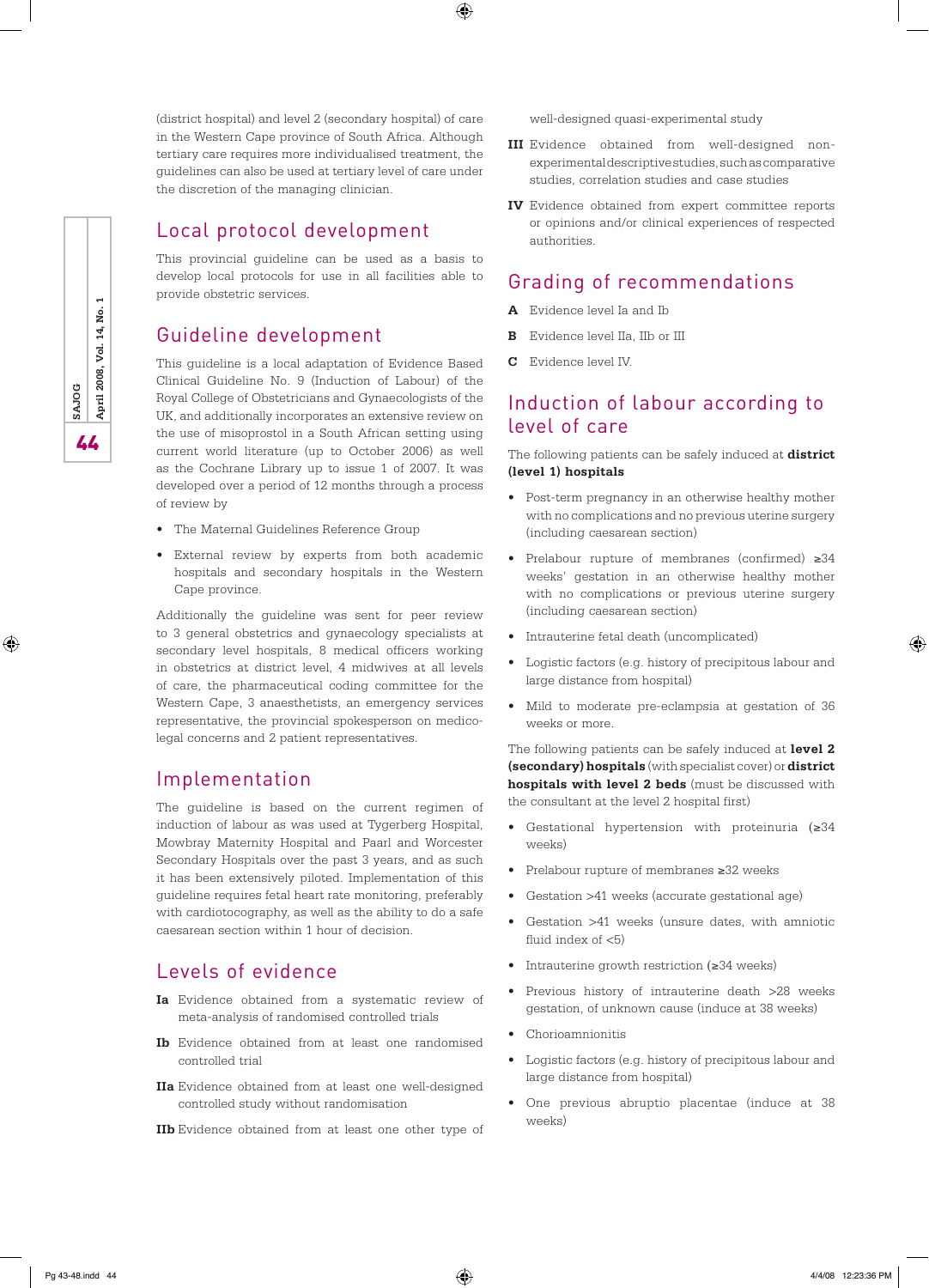|                            | Place of induction of labour                                                                                                 |
|----------------------------|------------------------------------------------------------------------------------------------------------------------------|
| C                          | Healthy women with an otherwise uncomplicated pregnancy: induction of labour can be conducted in the antenatal               |
|                            | ward                                                                                                                         |
| C                          | Induction of labour for women with recognised risk factors including suspected fetal growth compromise, high                 |
|                            | parity or previous caesarean section should preferably be induced in labour ward or special induction suite                  |
|                            | Fetal surveillance and induction of labour                                                                                   |
| C                          | Facilities should be available for continuous uterine and fetal heart rate monitoring wherever induction of labour<br>occurs |
| C                          | Fetal wellbeing should be established immediately prior to induction of labour                                               |
| в                          | Following induction of labour with misoprostol, fetal wellbeing should be established within 30 minutes. Continuous          |
|                            | monitoring should be done for 45 minutes                                                                                     |
| C                          | When oxytocin is used for induction or augmentation of labour, continuous fetal heart rate monitoring should be              |
|                            | used                                                                                                                         |
|                            | Uterine hypercontractility                                                                                                   |
| в                          | In cases of uterine hypercontractility and suspicious or pathological CTG secondary to oxytocin infusion, the                |
|                            | oxytocin infusion should be discontinued or decreased                                                                        |
| A                          | In the presence of abnormal fetal heart rate patterns and uterine hypercontractility, tocolysis should be considered         |
|                            | In cases of suspected or acute fetal compromise, delivery should be accomplished as soon as possible, taking                 |
|                            | clinical considerations into account. The accepted standard is, ideally, within 30 minutes                                   |
|                            | When undertaking induction of labour in women with recognised risk factors (including suspected fetal growth                 |
|                            | compromise, previous caesarean section, high parity), the clinical decision should be undertaken at consultant level         |
|                            | Prolonged pregnancy                                                                                                          |
| A                          | An ultrasound scan to confirm gestational age should ideally be offered to all women before 20 weeks of gestation            |
|                            | as this reduces the need for induction of perceived post-term pregnancy                                                      |
| А                          | Women with uncomplicated pregnancies should be offered induction of labour beyond 41 weeks                                   |
|                            | Diabetes in pregnancy                                                                                                        |
| C                          | Women who have pregnancies complicated by diabetes should be offered induction of labour prior to the estimated              |
|                            | date for delivery                                                                                                            |
|                            | Prelabour rupture of membranes                                                                                               |
| A                          | Women with prelabour rupture of membranes at term (beyond 37 weeks) should be offered a choice of immediate                  |
|                            | induction of labour or expectant management.                                                                                 |
| A                          | Expected management should not exceed 96 hours following membrane rupture                                                    |
|                            | Methods of induction                                                                                                         |
| A                          | Prostaglandins should be used in preference to oxytocin when induction is undertaken in women with intact                    |
|                            | membranes, regardless of cervical favourability                                                                              |
| A                          | Either prostaglandins or oxytocin may be used for induction of labour in women with rupture of membranes,                    |
|                            | regardless of cervical status, as they are equally effective                                                                 |
| C                          | Oxytocin should not be started within 6 hours following administration of cervical prostaglandins                            |
| $\mathbf C$<br>$\mathbf C$ | Amniotomy should be performed where feasible prior to oxytocin administration                                                |
|                            | Oxytocin administration should start at a low dose of 1 - 2 mU per minute and increased at 30-minute intervals or            |
|                            | more                                                                                                                         |

 $\bigoplus$ 

Malpresentation (e.g. transverse lie, footling breech)

Absolute cephalopelvic disproportion

Placenta praevia

Previous major uterine surgery or classic caesarean section

Cord presentation

Active genital herpes

Maternal convenience

Any gynaecological, obstetric or medical condition that precludes vaginal delivery

- Medical conditions: diabetes in pregnancy after 38 weeks
- Patients with one previous caesarean section who require induction for valid indications (misoprostol not indicated, use Prepidil® gel)
- Induction of labour for other reasons but with breech

presentation (try external cephalic version first)

- Women with high parity (5 or more previous deliveries) (misoprostol not indicated, use Prepidil® gel)
- Any woman with a body mass index (BMI) ≥40 50 who needs induction of labour for other reasons must be evaluated by the anaesthetist on call before induction is started.

The following patients will need referral to a **tertiary (level 3) hospital for evaluation for induction of labour,** presuming that they have had antenatal care at level 2. Discuss with the level 3 hospital before referral.

- Medical conditions: diabetes with extensive endorgan damage, maternal cardiac lesions especially stenotic lesions, auto-immune disease
- Any induction <32 weeks' gestation, for fetal proximity to a neonatal ICU

SAJOG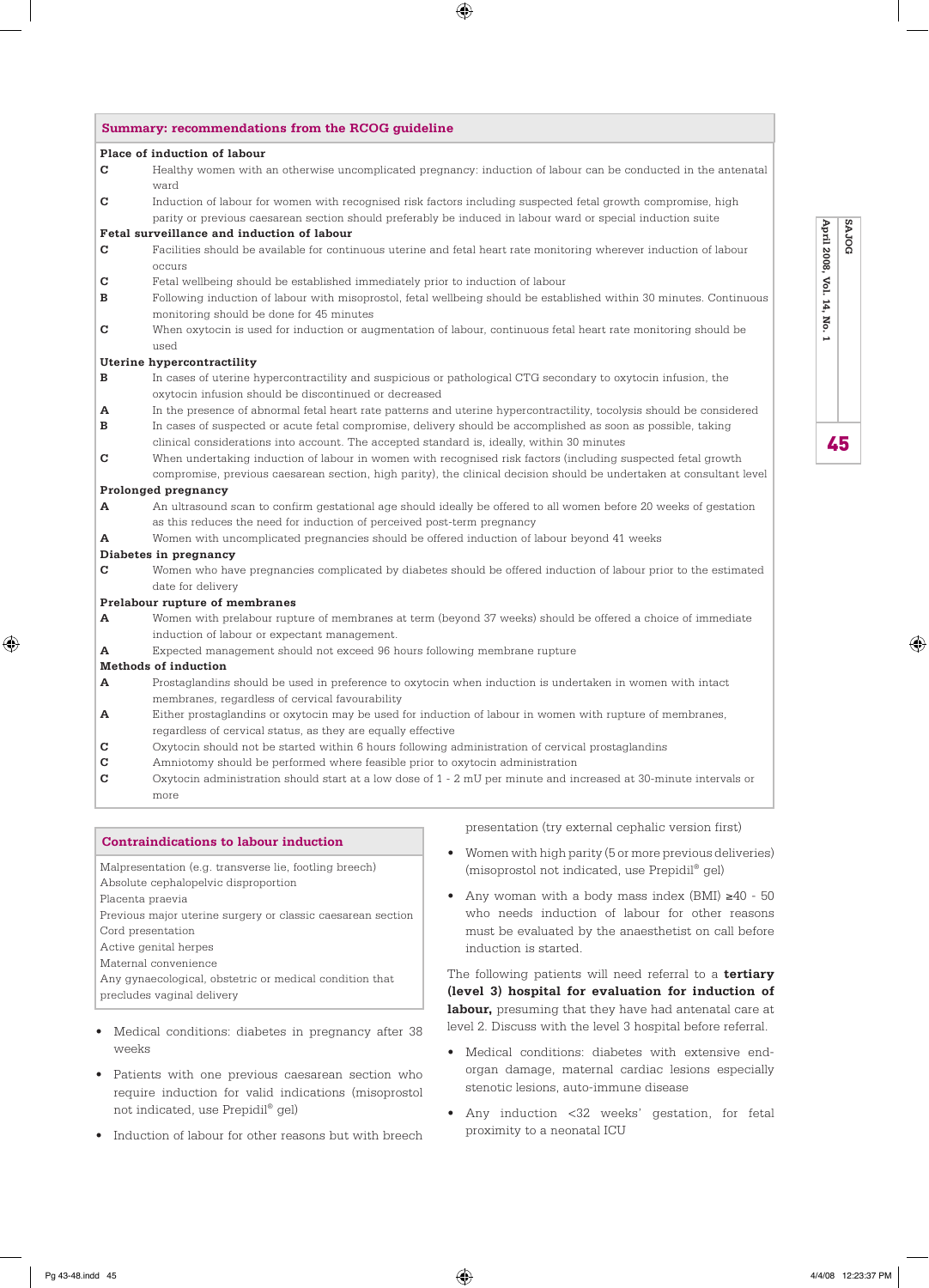• Any underlying maternal condition that may require level 3 anaesthetic care (e.g. BMI >50)

 $\bigoplus$ 

• Eclampsia complicated by organ failure.

# A. Induction of labour with misoprostol

#### **Background**

The synthetic prostaglandin  $E_1$  analogue, misoprostol (Cytotec®), was developed as a treatment for NSAIDinduced ulcers, but has been widely used in obstetrics and gynaecology, even though it has never been registered for this use. Its advantages over prostaglandin  $E_2/dinoprostone$  (Prepidil gel® or Prandin®) are cost (R4.05/200 µg tablet v. R222.64/1 mg tube in 2006) and the fact that it is stable at room temperature and therefore does not need to be kept refrigerated. It is a highly effective stimulator of uterine contractions, and it is this that makes its use potentially dangerous – uterine hyperstimulation and rupture are well-documented complications, and these may be life threatening. Confusion as to the correct dose is also possible, as the dose used in gynaecology for inducing first-trimester abortion is massively more than the dose appropriate to third-trimester induction of labour. It is therefore vital that its use in the induction of labour be kept within the constraints of clear guidelines, and with very careful monitoring of both mother and fetus. **(Ia)**

### **Pharmacodynamics**

Misoprostol shows different dynamics according to the route of administration. This will clearly influence the frequency of dosage. Oral misoprostol is rapidly absorbed (peak concentration at 12 minutes) and has a half-life of 30 - 40 minutes; rectal or vaginal misoprostol has a much slower absorption, with a bioavailability of 4 - 6 hours. The sublingual route has rapid onset, prolonged action and a total bioavailability many times greater than the oral route. For this reason, the sublingual route should NOT be used for induction of labour in the third trimester. Misoprostol deteriorates in solution, and solutions should therefore be dated, and discarded after 24 hours. **(Ia)**

### **Other constraints**

The vaginal route is not recommended in the presence of ruptured membranes, as it washes out, and there is an increased risk of infection. **(IV)**

Before induction of labour, the condition of the baby must be assessed as being reassuring. **(Ia)** This is done ideally by cardiotocographic (CTG) monitoring (normal baseline, good variability, no decelerations). **(IV)**

During induction of labour, a CTG must be started within 30 minutes of administering the dose to exclude fetal heart changes, or the presence of tachysystole (>5 contractions in 10 minutes) or hypertonus (contraction lasting >2 minutes). Monitoring should be continued for

45 minutes after each dose. Induction of labour without electronic monitoring is not ideal, and in that case patients should preferably be referred to hospitals where electronic monitoring is available. **(III)**

Assess the dilatation of the cervix and descent of the head 4-hourly during the latent phase, and 4-hourly in the active phase of labour, and enter the findings on the partogram. **(IV)**

If the woman is not in labour within 24 hours of starting induction, reassess the situation. The options are any of the following

- 1. Stop the induction, wait a day and start again (for non-urgent indications)
- 2. Choose another method of induction of labour:
	- EASI (extra-amniotic saline infusion)\* or
	- Amniotomy followed by oxytocin 1 hour later
- 3. Proceed to caesarean section (CS) (EASI unsuccessful or amniotomy not possible or not indicated).

### **The use of misoprostol induction is contraindicated in the following circumstances:**

- Previous uterine surgery (CS, myomectomy, hysterotomy) **(III)**
- Grand multiparity (para 5 or more) **(IIa)**
- Intrauterine growth impairment/placental insufficiency **(IIa)**
- Any other circumstances where induction of labour in general is contraindicated.

### **Regimen for pregnancies 26 weeks' gestation or more**

Do a full abdominal examination, cervical assessment and 10-minute CTG to exclude fetal distress. If the cervix is favourable (Bishop score 8 or more – see table on p. 47) and there is no contraindication to rupture of membranes (HIV test negative) and no fetal distress, do a sterile rupture of membranes followed by oxytocin administration 1 hour later, if no adequate contractions by then. Try to do rupture of membranes early in the morning so that progress can be assessed during office hours when there are more senior personnel on duty.

If the cervix is unfavourable (Bishop score  $\langle 8 \rangle$  or the patient is HIV positive, and there is no fetal distress,

#### **\*Protocol for EASI (Ib)**

Pass a speculum. After cleaning the cervix and fornices thoroughly with Betadine/Hibitane, using sterile technique place a F18-30 Foley's catheter with a 30 - 45 ml bulb through the cervix to beyond the internal cervical os. Fill the bulb with 40 - 50 ml of water. Tape the catheter under light tension to the thigh. Attach an infusion set with room temperature normal saline to the catheter port of the Foley and infuse at 40 ml per hour and continue until the catheter is removed or expelled. Start with oxytocin if necessary after expulsion of the catheter.

**SAJOG**<br>**April 2008, Vol. 14, No.** 

⊕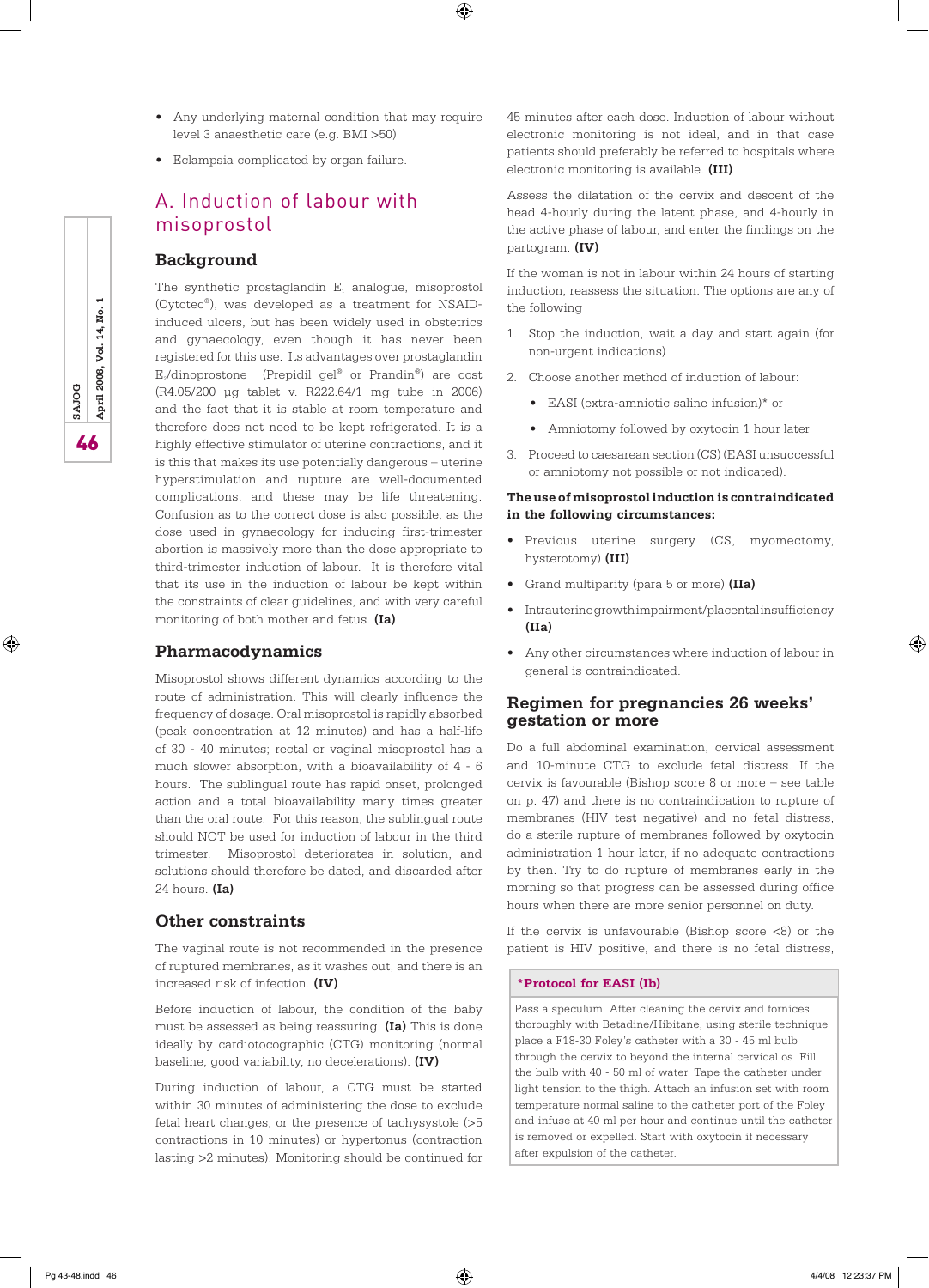| <b>Bishop score</b> |            |            |            |                 |  |
|---------------------|------------|------------|------------|-----------------|--|
| Station             |            | -2         | $-1/0$     | Engaged         |  |
| Position            | Posterior  | Mid cavity | Anterior   |                 |  |
| Effacement          | >4cm       | 3 - 4 cm   | $1 - 2$ cm | $<$ 1 cm        |  |
| Dilatation          | $<$ 1 $cm$ | $1 - 2$ cm | $3 - 4$ cm | $>4 \text{ cm}$ |  |
| Consistency         | Firm       | Medium     | Soft       |                 |  |

 $\bigoplus$ 

start with oral induction with misoprostol as follows (oral dose of  $50 \mu g$ ):

Dissolve one tablet (200 µg) of misoprostol in 200 ml water. This gives a concentration of 1 µg/ml. The binder does not dissolve, and leaves a chalky deposit in the cup. Shake the solution well before each administration. Unused solution must be discarded after 24 hours. Alternatively one tablet of 200 µg can be cut (with a scalpel blade) or broken into 4 even sized pieces (of 50 µg each).

Fifty ml (50 µg) is given orally. Do a CTG within 30 minutes after administration; this CTG must run for at least 45 minutes. Repeat this procedure (that is: 10 minute CTG to exclude fetal distress, followed by a 50 µg misoprostol dose, followed by a 45-minute CTG) every 4 hours orally until contractions start. An alternative regime is 25 ml/25 µg every 2 hours for 24 hours.

Should oxytocin be necessary, it should be delayed till at least 6 hours after the last dose of oral misoprostol, to avoid hyperstimulation. **(III)**

It is not necessary to wait these periods before rupturing membranes, should this be indicated (Bishop score >8).

Do not continue with the misoprostol once regular adequate contractions have started (i.e. two or more moderate contractions in 10 minutes) because of the danger of uterine hyperstimulation. **(Ia)**

If uterine tachysystole or hypertonus occurs, give salbutamol (Ventolin®) 250 - 500 µg intravenously slowly, diluted in 10 ml water for injection, or nifedipine (Adalat®) 20 mg orally should be given, if there are no contraindications to these drugs. **(Ia)**

If fetal distress develops at any time during induction, do intrauterine resuscitation (turn mother on left side, give 40% oxygen with face or nasal mask, stop any oxytocin administration, give a 200 ml fluid bolus intravenously and suppress contractions as above with salbutamol or nifedipine).

### **Regimen for pregnancies less than 26 weeks**

Should it be necessary to terminate a pregnancy before 26 weeks, e.g. with an intrauterine death or a severe fetal abnormality, it is generally necessary to use bigger doses of misoprostol.

**24 - 26 weeks:** Oral misoprostol 100 µg (i.e. ½ tablet), repeated 2 hourly x 2. If no response, give 200 µg (1 tablet) 2-hourly per os x 2. **(III)**

**<24 weeks:** Oral misoprostol 200 µg 2-hourly x 2, thereafter 400 µg orally 2-hourly x 2 if necessary. **(Ia)**

Failure to induce labour could suggest that the pregnancy is extrauterine.

### **Special cases: Induction of labour (for obstetric reasons) in HIV-positive patients (or patient who declined HIV testing)**

- Do not rupture membranes unless it is inevitable.
- Follow the same guidelines as for misoprostol.
- If labour does not start after 24 hours of misoprostol, and mother has been on a prevention of motherto-child transmission (PMTCT) programme of drug treatment with AZT since 28 weeks, or in the case of good adherence to HAART therapy, do a sterile rupture of membranes and follow with oxytocin as above.
- If not on good antiretroviral cover, induce labour with oxytocin, for a maximum of 8 hours - if no effect, do a CS for failed induction of labour (if maternal condition allows for anaesthetic).
- If the maternal condition is not favourable for anaesthetic (advanced HIV disease), do a sterile rupture of membranes and try to deliver the baby as soon as possible to minimise risk of HIV transfer.

# B. Induction of labour with Prepidil® or Prandin® gel

Vaginal prostaglandins in the form of commercially available intracervical or intravaginal prostaglandin  $E_2$ gel preparations should be used when misoprostol is contraindicated or not recommended, according to the dose recommended by the manufacturers. There is no difference in the outcome between the use of intracervical or intravaginal gel. (**Ia**)

Typical scenarios would include:

- Induction of labour with one previous caesarean section
- Induction of labour with fetal intrauterine growth restriction or severe pre-eclampsia
- Fetal compromise.



⊕

47 **April 2008, Vol. 14, No. 1 SAJOG**

47

April 2008, Vol. 14, No. 1

**BOLAS**